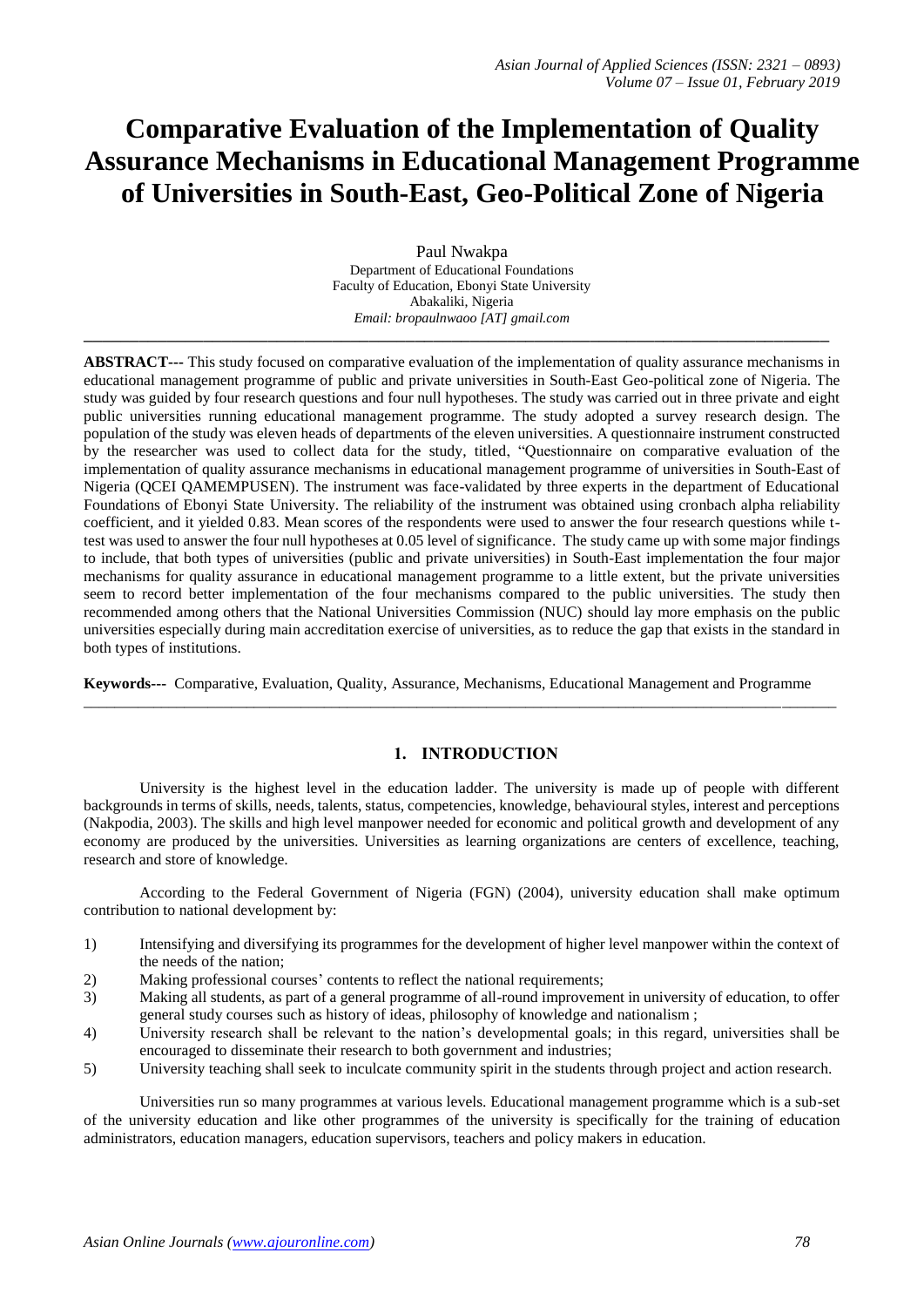Educational management is that aspect of educational training which an individual receives with the primary motive of enabling one to acquire adequate attitudes, concepts, knowledge, understanding and skills in school management activities for usage in careers as an educational administrator, educational manager, supervisor, teacher wherever one might find him/herself in the society.

The objectives of educational management programme according Unizik, Educational Management and Policy include the following:

- 1) Provide highly motivated conscientious and efficient education managers for all levels of the education system.
- 2) Encourage further the spirit on enquiry and creativity in teachers.
- 3) Help educational managers to fit into the social life of the community and society at large and enhance commitment to national objectives.
- 4) Provide educational managers with the intellectual and professional background adequate for their assignment and to make them adaptable to any changing situation not only in the life of their country but also in the wider world.
- 5) Enhance teachers' commitment to the teaching profession to make them adequate for their assignments and to make them adaptable to any changing situation.
- 6) Produce highly efficient and conscientious classroom teachers who would manage classrooms in a way that will motivate and enhance learning.
- 7) Develop skills and knowledge of those who will manage the education system, and
- 8) Prepare various categories of workers in the education industry for further studies in management.

Education just like every other organization has set goals and objectives that need to be achieved, and to do that, there is need to ensure quality and sustainable standards in the educations system. Hence, it becomes imperative to check and evaluate the mechanisms for quality assurance in educational management programmes.

Quality assurance in education system implies the ability of the institution to meet the expectations of the user of manpower in relation to quality of skills acquired by their output (Ajayi and Akindutize, 2007) Oladipo, Adeosun and Oni (2009) posited that educational programme could be measured in terms of quality of input, quality of process, quality of content and quality of output.

Therefore, to ensure quality educational management, it requires the right quantity and quality in everything that goes into the teaching-learning process or systems as input and process. For educational management to be accorded its respect in our society, Okebukola (2011) noted that it must provide graduates with minimum skills that will enable them to be self-reliant and useful to the society. It is on record that Nigerian universities have been producing high quality graduates in far past.

Daisi in Oladipo (2009) opined that many graduates from Nigerian universities have distinguished themselves in their areas of specialization so much that some of them are now professors in the best universities across the globe. One cannot doubt the fact that the university education system has enhanced social, cultural, economic, political, scientific and technological progress in Nigeria.

Nigeria is more blessed now with specialists at various fields of endeavour: medicine, law, engineering, philosophy, education, etc. Due to this development, the country is becoming more and more dynamic and self –reliant as the days go by. With the establishment of at least one federal university in every state of the federation, in recent time, without proper care and monitoring, a lot of failures have been recorded.

Okebukola (2011) decried the quality of graduates produced in Nigerian tertiary institutions especially in the last four years and thumbed down the quality of those that would graduate in three years time. Similarly, Ekumayo (2012) submitted that the non-inclusion of any of the Nigerian's universities in the world best 1,500 universities is unsavory and worse still, Nigeria ranked number 22 after South Africa, Egypt, Ghana and Kenya in the ranking of African universities.

The NUC (2014) assessment study on the labour market expectations of graduates from Nigerian universities revealed that there were scores of unemployed graduates roaming the streets and more embarrassing, those who were lucky to secure employment had to undergo remedial training in order to bridge the huge knowledge and skill gaps leftover from university training. The recent developments in the Nigerian university system and its poor rankings in Africa and the world in general shows that all is not well as expected with ensuring quality in the Nigeria university system. Educational management programme is not left out of this deplorable state. The major objective of educational management is to produce education managers for all levels of education. Most managers at the top levels of various education systems are not experts in educational management, as some of them climb the ladder of leadership either by promotion on the basis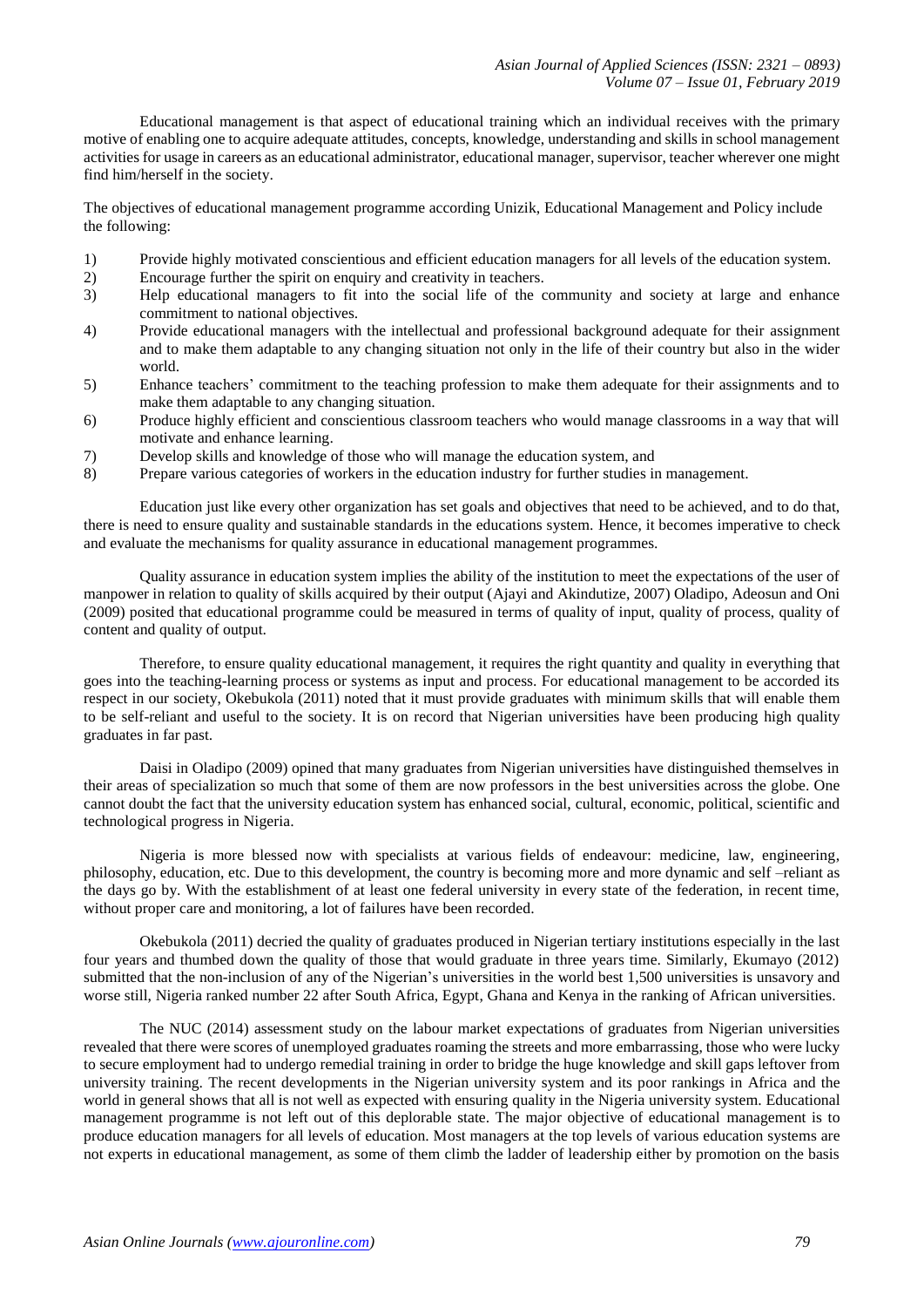of years of experience or by appointment (Adegbesam, 2011). According to Anioke (2010) until expertise positions are reserved for only qualified personnel, the system will continue to suffer degration.

Due to the declining quality in recent year the accolade attached to Nigerian universities seem to be fading away fast. This is informed by the flood of criticisms that beclouded the quality of graduates produced. Parents now seek alternative for their children's education in South Africa and even Ghanaian universities and even beyond.

This ugly situation in Nigeria tends to negate the tenet of quality university education which is essentially an industry established to produce high quality workforce for national development. It is against this background that National University Commission (NUC) (2010) identified the following mechanisms for quality assurance in Nigeria educational system to salvage the deplorable situation. They are: (1) Moderation of examination (2) In-service professional development given to career academics (3) Proper funding of education (4) Supervision and inspection (5) Infrastructural evaluation (6) Mentoring and monitoring (7) Mock accreditation exercise (8) Regular evaluation of the system among others

However, this study evaluated four major mechanisms which are: moderation of examinations; in-service professional development programmes, mock accreditation exercise and adequate infrastructural facilities. These mechanisms, already existing in schools are contained under the criteria for accrediting a degree programme, as a policy, in relevant areas of section 8.0 of the NUC's, 2010 manual of accreditation procedures for academic programmes in Nigeria. It is believed that when these mechanisms are properly implemented in the institutions, it will bring about quality and thereby lead to high standard of university education in the country.

Although, all the universities in Nigeria are regulated by NUC, implementation procedures of these mechanisms seem to differ with respect to public and private universities which were the focus of this study. It is based on these that this study sought to access the extent of the implementation of quality assurance mechanisms in educational management programme of public and private universities in South-East Nigeria.

# **2. STATEMENT OF THE PROBLEM**

It is on record that the standard of education in Nigeria generally has declined right from the primary level to tertiary level. It is very worrisome that a graduate of a university in Nigeria cannot construct good sentences in English language, and thus cannot fit in well in the work place due to deficiencies in the school systems. It is observed that Nigerian universities established for high quality education for national development are no longer living up to expectations. This ugly situation has also been noticed in the private universities also. Parents run to private universities with the hope for better education for their children but the story about poor quality of education is not different. This study then wanted to establish the extent these two types of universities implement the NUC's regulations in terms of: (1) Examination moderation (2) In-service professional development programmes (3) Provision of infrastructural facilities and (4) Mock accreditation exercise and finally to offer suggestions for better performances.

# **3. SIGNIFICANCE OF THE STUDY**

The findings of this study will be beneficial to the students; parents and the government. The students will stand to benefit from the findings of this study when the recommendations of the study are implemented, in the sense that all the bottle-necks to quality education are removed; the students will then be taught well, and skills imparted.

The parents who invest on their children will benefit in the sense that their children will come out from universities with appropriate skills, be employable, useful to themselves to their parents and the society at large. The government will also gain from this study by having quality workforce for national development which is the major reason for establishing universities in the country.

## **4. RESEARCH QUESTIONS**

Four research questions guided the study.

- 1) To what extent is moderation of examinations as a mechanism for quality assurance in educational management programme being implemented in public and private universities in South-East Nigeria?
- 2) To what extent is in-service professional development programmes as a mechanism for quality assurance in educational management programme being implemented in public and private universities in South-East Nigeria?
- 3) To what extent is mock accreditation exercise as a mechanism for quality assurance in educational management programme being implemented in public and private universities in South-East Nigeria?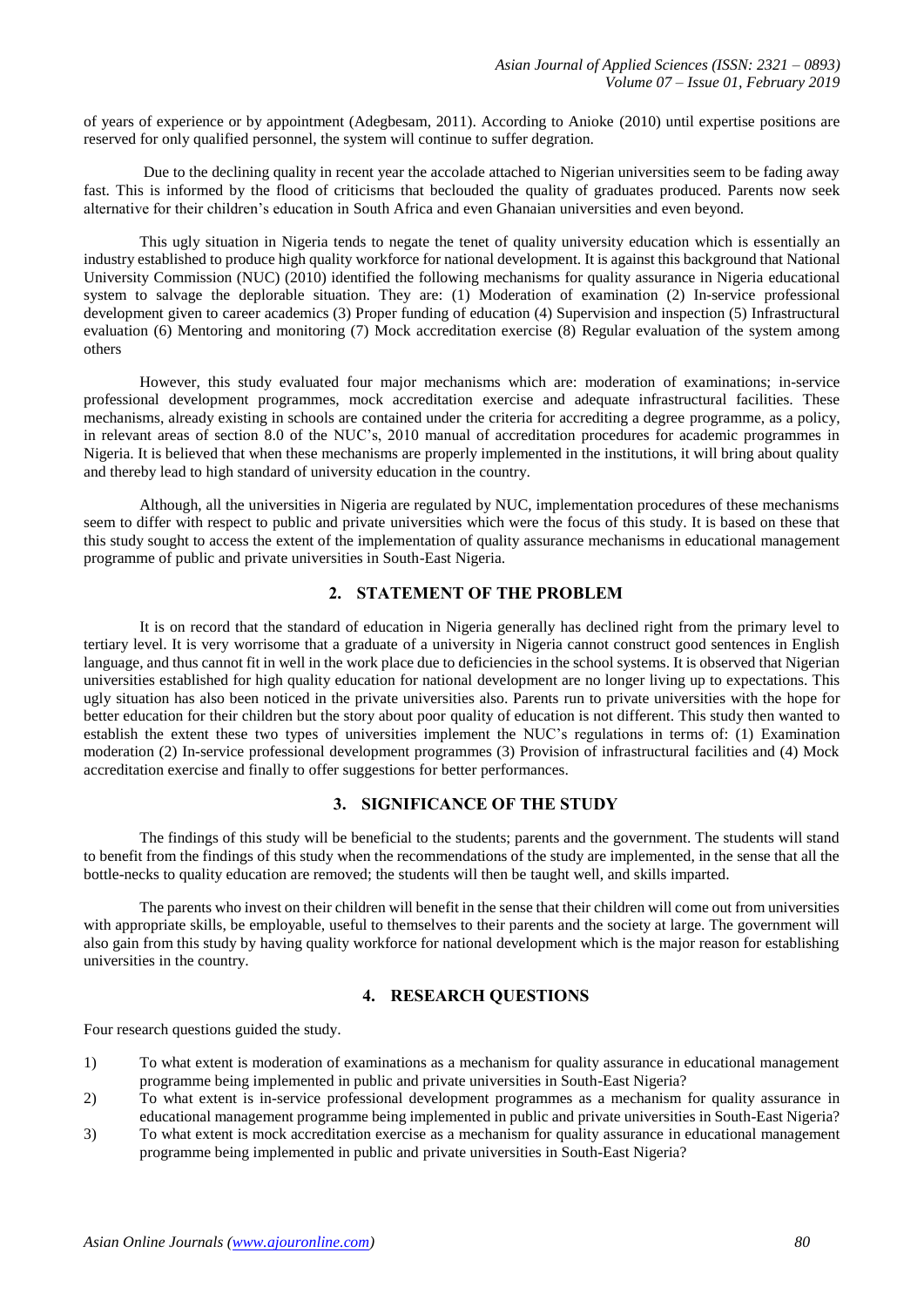4) To what extent is the adequacy of infrastructural facilities as a mechanism for quality assurance in educational management programme being implemented in public and private universities in South-East Nigeria?

# **5. HYPOTHESES**

Four null hypotheses guided the study.

- 1) There is no significant difference in the mean ratings of respondents on the extent of implementation of moderation of examinations as a mechanism for quality assurance in educational management programme in public and private universities in South-East Nigeria.
- 2) Public and private universities in South-East Nigeria do not differ significantly in their mean ratings on the extent of implementation of in-service professional development programmes as a mechanism for quality assurance in educational management programme of universities.
- 3) There is no significant difference in the mean ratings of public and private universities on the extent of implementation of mock accreditation exercise as mechanism for quality assurance in educational management programme being implemented in public and private universities in South-East Nigeria?
- 4) Public and private universities do not differ significantly in their mean ratings on the extent of provision of adequate infrastructural facilities as a mechanism for quality assurance in educational management programme of universities.

# **6. METHODOLOGY**

The study adopted ex-post factor research design which focused on comparative evaluation of the implementation of quality assurance mechanisms in educational management programme of public and private universities in South-East of Nigeria. Four research questions and four null hypotheses guided the study. The study was carried out in eight public and three private universities in South-East Nigeria that run educational management programme. The population size used for the study was eleven heads of departments who responded to the questionnaire instrument. The questionnaire instrument contained 44 items as they relate to: moderation of examinations; in-service professional development programmes; mock accreditation exercise, and adequacy of infrastructural facilities provided. The instrument was validated by three experts in the department of Educational Foundations, Ebonyi State University, Abakaliki. A grand reliability index of 0.88 was obtained using cronbach alpha. 4 point scales of Very Great Extent (VGL) 4 point, Great Extent (GE) 3 points; Less Extent (LE) 2 and Very Less Extent (VLE) 1 point was used in allocating values to responses. Mean scores were used to answer the four research questions while t-test was used to test the four null hypotheses at 0.05 level of significance.

# **7. RESULTS**

The results of the study are presented sequentially in tables starting from research question one to test of the null hypotheses.

**Research Question One:** To what extent is moderation of examinations as a mechanism for quality assurance in educational management programme being implemented in public and private universities in South-East Nigeria?

**Table 1:** mean scores of HODs' responses on extent of implementation of moderation of examinations as a mechanism for quality assurance in educational management programme of public and private universities in South-East, Nigeria.

| S/N | <b>Items on Moderation of Examination</b>           | <b>Public Universities</b> |                 |             | <b>Private Universities</b> |  |
|-----|-----------------------------------------------------|----------------------------|-----------------|-------------|-----------------------------|--|
|     |                                                     | <b>Mean</b>                | <b>Decision</b> | <b>Mean</b> | <b>Decision</b>             |  |
| 1.  | Moderation of examination questions                 | 2.06                       | LE              | 2.52        | GЕ                          |  |
| 2.  | Moderation of marking scheme                        | 2.26                       | LE              | 2.61        | GЕ                          |  |
| 3.  | Moderation of answer scripts                        | 1.37                       | <b>VLE</b>      | 2.65        | GЕ                          |  |
| 4.  | Moderation of C.A scores                            | 1.23                       | VLE.            | 1.55        | LE                          |  |
| 5.  | Moderation of exam results                          | 2.30                       | LE              | 3.04        | GЕ                          |  |
| 6.  | Moderation of students' research projects           | 1.37                       | VLE.            | 2.70        | GЕ                          |  |
| 7.  | Moderation of course contents and scheme<br>of work | 1.45                       | <b>VLE</b>      | 2.66        | GЕ                          |  |
|     | Grand mean $(x)$                                    | 1.72                       |                 | 2.53        |                             |  |

**Research Question Two:** To what extent is in-service professional development programmes as a mechanism for quality assurance in educational management programme being implemented in public and private universities in South-East Nigeria?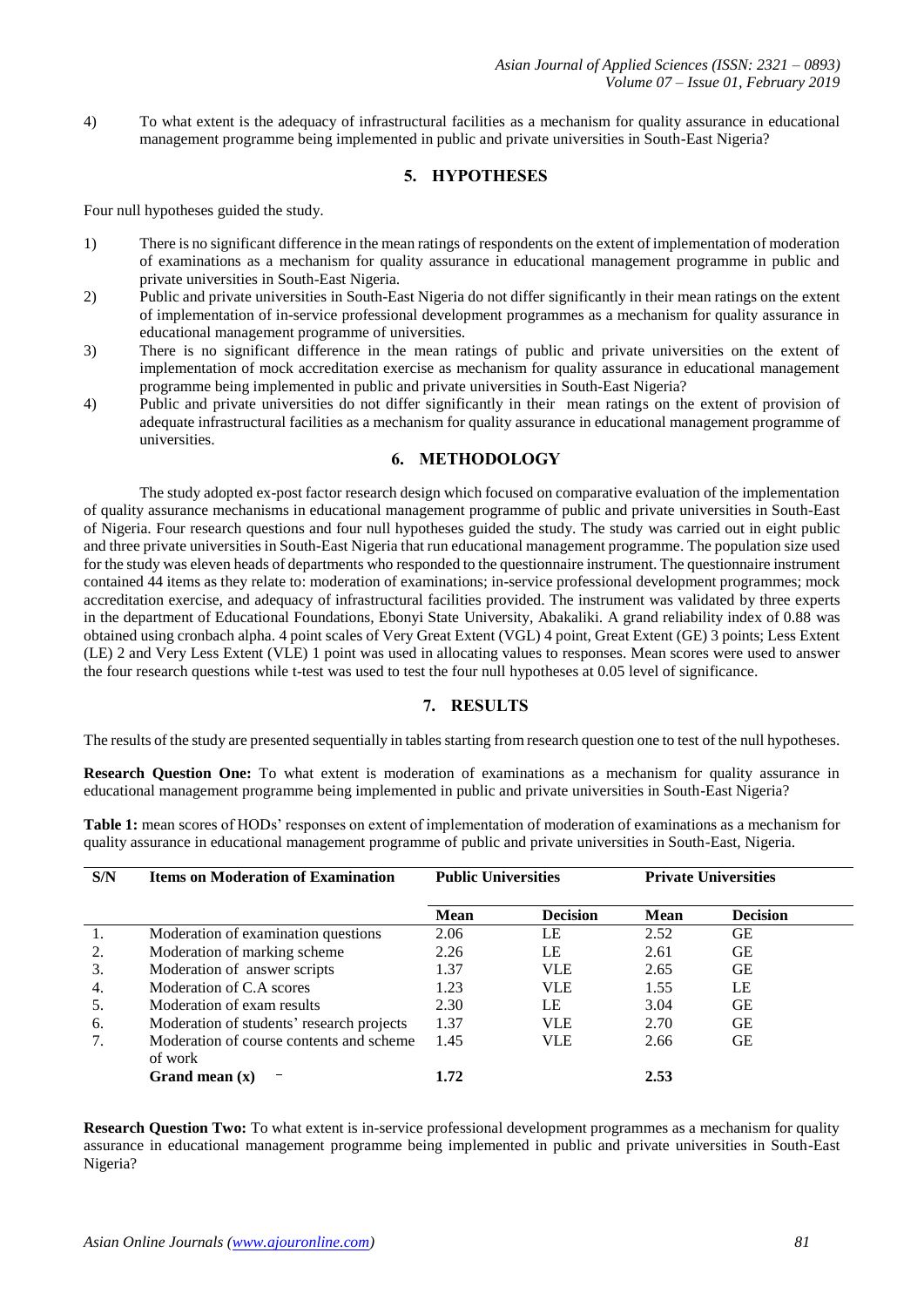**Table 2:** Mean scores of HODs' responses on extent of implementation of in-service professional development programme as a mechanism for quality assurance in educational management programme of public and private universities in South-East, Nigeria.

| S/N | <b>Items on In-Service Professional</b><br><b>Development Programme</b> | <b>Public Universities</b> |                 |             | <b>Private Universities</b> |
|-----|-------------------------------------------------------------------------|----------------------------|-----------------|-------------|-----------------------------|
|     |                                                                         | <b>Mean</b>                | <b>Decision</b> | <b>Mean</b> | <b>Decision</b>             |
| 8.  | Mentoring of newly employed staff by old<br>staff                       | 1.81                       | VLE             | 1.62        | <b>VLE</b>                  |
| 9.  | Attendance to conferences                                               | 2.68                       | GЕ              | 2.04        | LE                          |
| 10. | Promoting consultation for staff                                        | 2.00                       | LE              | 2.31        | LE                          |
| 11. | Technical assistance to new staff                                       | 1.88                       | <b>VLE</b>      | 1.35        | <b>VLE</b>                  |
| 12. | Organizing and attending seminars                                       | 2.07                       | LE              | 2.04        | LE                          |
| 13. | Participating in workshops                                              | 1.84                       | <b>VLE</b>      | 1.61        | <b>VLE</b>                  |
| 14. | Organizing demonstration lessons                                        | 1.77                       | <b>VLE</b>      | 1.30        | <b>VLE</b>                  |
| 15. | Attendance to train-the-trainer programme                               | 1.08                       | <b>VLE</b>      | 1.00        | <b>VLE</b>                  |
| 16. | Attending academic event (inaugural<br>lectures)                        | 2.16                       | LE              | 1.06        | <b>VLE</b>                  |
|     | Grand mean $(x)$                                                        | 1.92                       |                 | 1.59        |                             |

**Research Question Three:** To what extent is mock accreditation exercise as a mechanism for quality assurance in educational management programme being implemented in public and private universities in South-East Nigeria?

**Table 3:** Mean scores of HODs' responses on extent of implementation of mock accreditation exercise as a mechanism for quality assurance in educational management programme of public and private universities in South-East, Nigeria.

| S/N | <b>Items on Mock Accreditation Exercise</b> | <b>Public Universities</b> |                 | <b>Private Universities</b> |                 |
|-----|---------------------------------------------|----------------------------|-----------------|-----------------------------|-----------------|
|     |                                             | <b>Mean</b>                | <b>Decision</b> | <b>Mean</b>                 | <b>Decision</b> |
| 17. | Conducive lecture halls                     | 2.33                       | LE              | 3.00                        | <b>GE</b>       |
| 18. | Conducive staff offices                     | 2.73                       | GЕ              | 3.04                        | GЕ              |
| 19. | Well equipped computer lab                  | 1.40                       | <b>VLE</b>      | 2.00                        | LE              |
| 20. | Well equipped library                       | 2.56                       | GЕ              | 261                         | <b>GE</b>       |
| 21. | Examination halls                           | 3.07                       | GЕ              | 3.16                        | GE              |
| 22. | Students hostel                             | 2.69                       | GЕ              | 3.09                        | GЕ              |
| 23. | Staff canteen/cateteria                     | 2.73                       | GЕ              | 2.80                        | <b>GE</b>       |
| 24. | Students canteen/cateteria                  | 2.60                       | GЕ              | 2.76                        | <b>GE</b>       |
| 25. | Toilet facilities for students              | 1.69                       | LE              | 2.66                        | GЕ              |
| 26. | Recreational facilities                     | 1.34                       | <b>VLE</b>      | 1.04                        | <b>VLE</b>      |
| 27. | Conducive classroom                         | 2.65                       | GЕ              | 2.77                        | GЕ              |
|     | Grand mean $(x)$                            | 2.34                       |                 | 2.63                        |                 |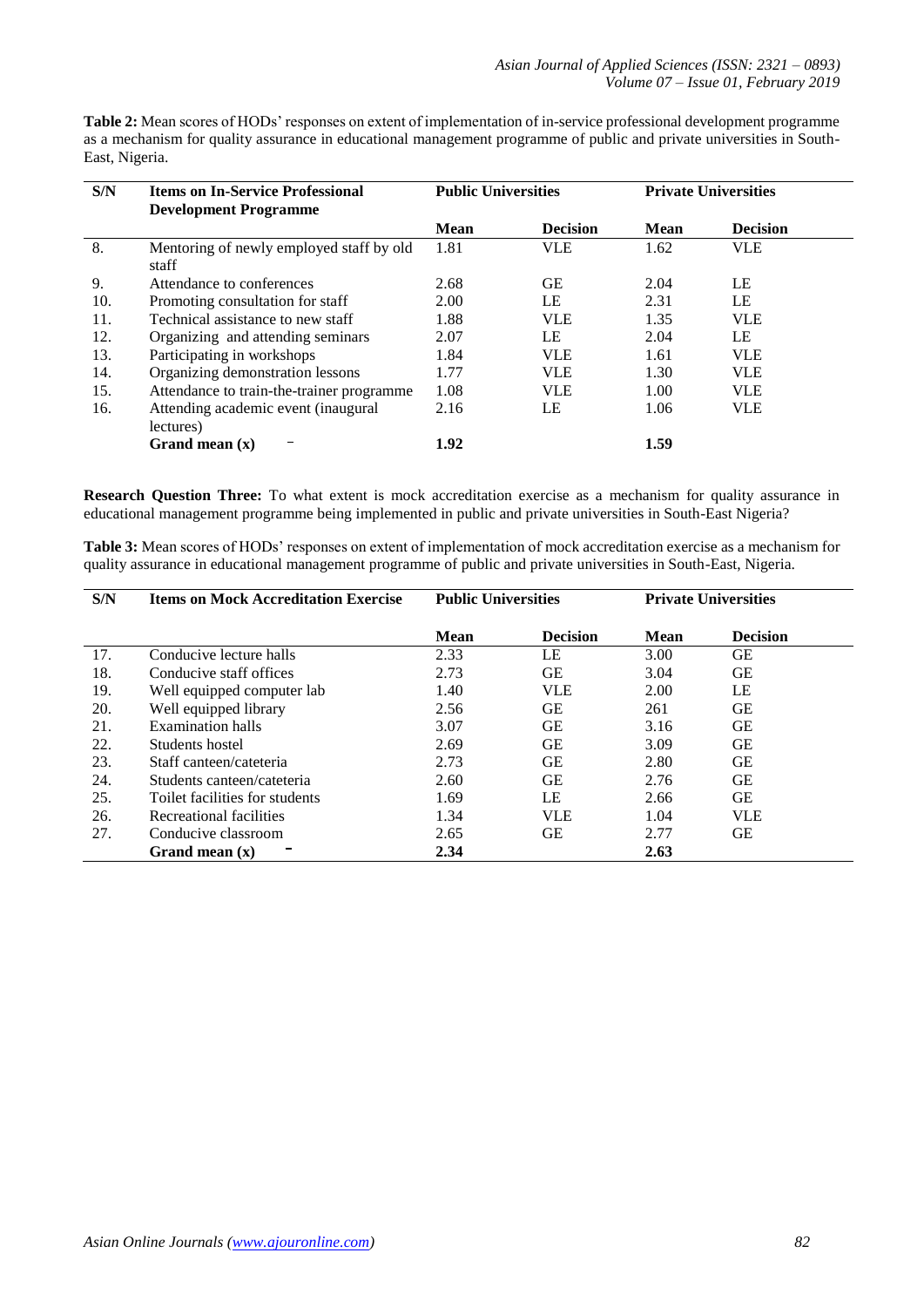**Research Question Four:** To what extent is the adequacy of infrastructural facilities as a mechanism for quality assurance in educational management programme being implemented in public and private universities in South-East Nigeria?

**Table 4:** Mean scores of HODs' responses on level of adequacy of infrastructural facilities provided as a mechanism for quality assurance in educational management programme of public and private universities in South-East, Nigeria.

| S/N | <b>Items on Infrastructural Facilities</b> |             | <b>Public Universities</b> |             | <b>Private Universities</b> |
|-----|--------------------------------------------|-------------|----------------------------|-------------|-----------------------------|
|     |                                            | <b>Mean</b> | <b>Decision</b>            | <b>Mean</b> | <b>Decision</b>             |
| 28. | Conducive lecture halls                    | 2.33        | LE                         | 3.00        | GЕ                          |
| 29. | Conducive staff offices                    | 2.73        | GЕ                         | 3.04        | GЕ                          |
| 30. | Well equipped computer lab                 | 1.40        | <b>VLE</b>                 | 2.00        | LE                          |
| 31. | Well equipped library                      | 2.56        | GЕ                         | 261         | GЕ                          |
| 32. | Examination halls                          | 3.07        | GЕ                         | 3.16        | GЕ                          |
| 33. | Students hostel                            | 2.69        | <b>GE</b>                  | 3.09        | GЕ                          |
| 34. | Staff canteen/cateteria                    | 2.73        | GЕ                         | 2.80        | GЕ                          |
| 35. | Students canteen/cateteria                 | 2.60        | <b>GE</b>                  | 2.76        | GЕ                          |
| 36. | Toilet facilities for students             | 1.69        | LE                         | 2.66        | GЕ                          |
| 37. | Recreational facilities                    | 1.34        | <b>VLE</b>                 | 1.04        | VLE                         |
| 38. | Conducive classroom                        | 2.65        | <b>GE</b>                  | 2.77        | GЕ                          |
|     | Grand mean $(x)$                           | 2.34        |                            | 2.63        |                             |

**HO1:** There is no significant difference in the mean ratings of respondents on the extent of implementation of moderation of examinations as a mechanism for quality assurance in educational management programme in public and private universities in South-East Nigeria.

**Table 5:** T-test comparison of mean ratings of public and private universities

| <b>University type</b> |     | SD             | DF | t-cal | t-crit | <b>Decision</b>       |
|------------------------|-----|----------------|----|-------|--------|-----------------------|
| Public                 | 70  | U.J            |    |       | 1.96   | $HO1$ : Not rejected. |
| Private                | ـ ت | $0.60^{\circ}$ |    | 1.34  |        |                       |

**HO2:** Public and private universities in South-East Nigeria do not differ significantly in their mean ratings on the extent of implementation of in-service professional development programmes as a mechanism for quality assurance in educational management programme of universities.

**Table 6:** T-test comparison of mean ratings of public and private universities.

| University type | N |         | <b>SD</b> | DF | t-cal | t-crit | <b>Decision</b>       |
|-----------------|---|---------|-----------|----|-------|--------|-----------------------|
| Public          |   | ററ      | 0.90      |    |       | 1.96   | $HO2$ : Not rejected. |
| Private         |   | 59<br>. | 0.40      |    | 0.5   |        |                       |

**HO3:** There is no significant difference in the mean ratings of public and private universities on the extent of implementation of mock accreditation exercise as mechanism for quality assurance in educational management programme being implemented in public and private universities in South-East Nigeria?

**Table 7:** T-test comparison of mean ratings of public and private universities

| University type | (X)  | ${\rm SD}$ | DF | t-cal | t-crit | <b>Decision</b>                 |
|-----------------|------|------------|----|-------|--------|---------------------------------|
| Public          |      | 0.59       |    |       | 1.96   | HO <sub>3</sub> : Not rejected. |
| Private         | 2.63 | ).68       |    | ).67  |        |                                 |

**HO4:** Public and private universities do not differ significantly in their mean ratings on the extent of provision of adequate infrastructural facilities as a mechanism for quality assurance in educational management programme of universities.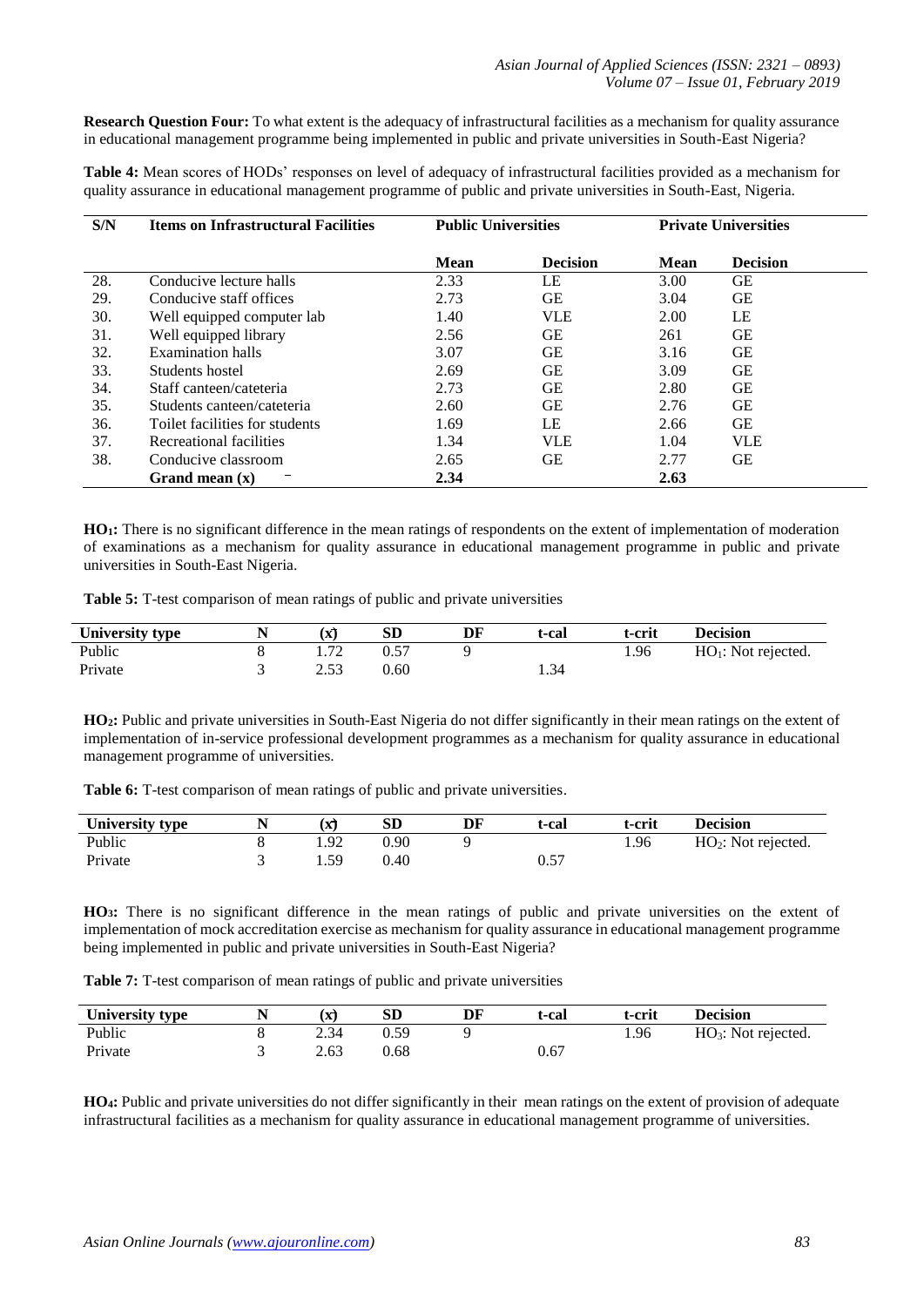|  |  | Table 8: T-test comparison of mean ratings of public and private universities. |  |
|--|--|--------------------------------------------------------------------------------|--|
|  |  |                                                                                |  |

| University type | $\boldsymbol{\Lambda}$ | SD   | DF | t-cal | t-crit | <b>Decision</b>        |
|-----------------|------------------------|------|----|-------|--------|------------------------|
| Public          | 2.34                   | 0.59 |    |       | 1.96   | $HO_4$ : Not rejected. |
| Private         | 2.63                   | 0.68 |    | 0.84  |        |                        |

### **8. SUMMARY OF MAJOR FINDINGS**

From table 1 above, going by their grand mean scores, it was observed that public universities scored a grand mean of 1.72 indicating very less extent in implementing moderation of examinations, while private universities with a grand mean of 2.53 indicates great extent in implementing moderation of examinations. Thus, it then means that private universities take students' examinations more seriously than public universities in South-East, Nigeria.

From table 2 above, public universities with a grand mean of 1.92 and that of private universities with a grand mean of 1.59 shows that both types of schools do not take in-service professional development programmes of their staff seriously at all.

Results in table 3 show that public universities have a grand mean of 2.34 while private universities have a grand mean of 2.63. This shows that private universities take mock accreditation more seriously than public universities.

Results in table 4 indicate that public universities have a grand mean of 2.34 while private universities have a grand mean of 2.63. This shows that private universities provide infrastructural facilities to great extent, while public universities provide infrastructural facilities to less extent generally.

Result in table 5 shows that there is no significant difference in the mean scores or ratings of public and private universities on extent of implementation of moderation of examinations in both schools. Thus, hypothesis one stands accepted.

Result in table 6 shows that there was no significant difference in the mean ratings of public and private universities on extent of implementation of in-service professional development programmes. Thus, hypothesis two stands accepted.

Result in table 7 shows that there is no significant difference in the mean ratings of public and private universities on extent of implementation of mock accreditation. Thus, hypothesis three stands accepted. Finally, result in table eight shows that there was no significant difference in the mean ratings of public and private universities on extent of adequate provision of infrastructural facilities. Thus, hypothesis four stands accepted.

#### **9. DISCUSSION OF FINDINGS**

The results of the study show that both public and private universities in South-East Nigeria have negative attitudes towards implementing the NUC's recommended rules and regulations. These negative attitudes were more noticed in public universities than in private universities where more attention was given to moderation of examinations. These negative attitudes demonstrated by both types of universities is in conformity with the idea of Ezeani and Eze (2010) that even though the school management sees these measures as veritable in ensuring quality of the school system, in most cases, they tend to continue with those they find easy and abandon others.

The result also shows that public and private universities implement in-service professional development programme to a low extent. In support of this finding, Akam and Obi (2005) observed that most university programmes during the period of accreditation exercise engage in various measures like; moderation of examinations, provision of infrastructural facilities, adequate fund for expenditure and so on. Immediately after accreditation exercise, most of these mechanisms are abandoned, which in turn lead to fallen standard of the entire system. Qiang and Shiyan (2007) lamented that it is a well known fact that most of the highest institutions that offer education management programme suffer from shortage of teachers. Also the excessive workload of teaching and supervision of students' projects and teaching practice that rest on few teachers available reduce their effectiveness in teaching.

The findings from this study show that in private universities, infrastructures are more adequate than in public university. This agrees with the view of Omeje (2008) who noted that, the facilities and resources in our colleges of education and universities are in poor state, grossly inadequate to meet and sustain the required standard.